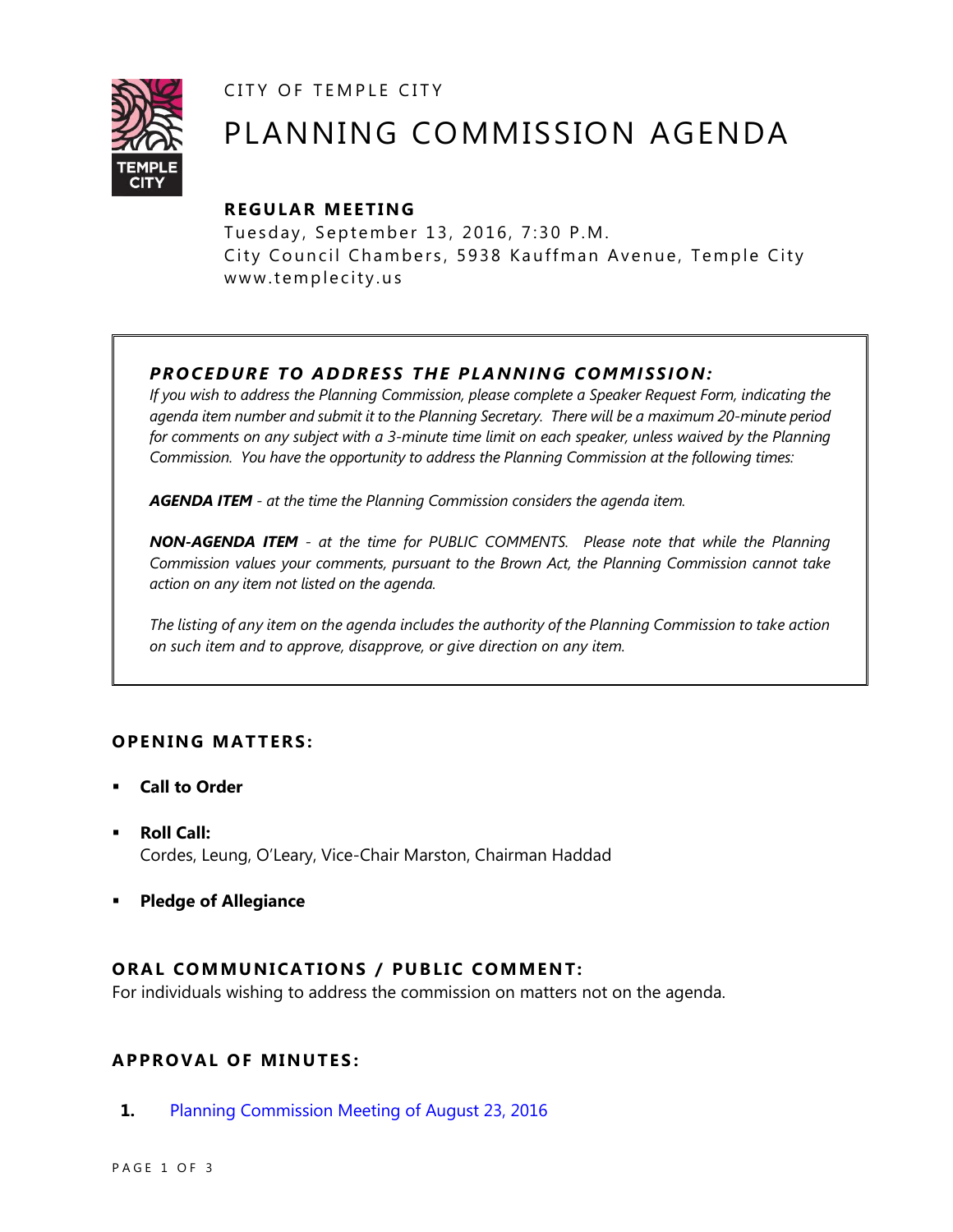**2.** [Planning Commission/General Plan Advisory Meeting of August 30, 2016](http://ca-templecity.civicplus.com/DocumentCenter/View/6542)

## **PUBLIC HEARING ITEMS:**

**3. File: PL 15-280.** [A request for a conditional use permit, a tentative tract map, and a site plan](http://ca-templecity.civicplus.com/DocumentCenter/View/6544)  [review for the construction of a four-story, mixed-use project consisting of approximately 7,250](http://ca-templecity.civicplus.com/DocumentCenter/View/6544)  [square feet commercial floor area and 61 residential condominium units \(totaling 87,936](http://ca-templecity.civicplus.com/DocumentCenter/View/6544)  [square feet\).](http://ca-templecity.civicplus.com/DocumentCenter/View/6544)

| Address:         | 5935 Temple City Boulevard                                                                                                                                                                     |
|------------------|------------------------------------------------------------------------------------------------------------------------------------------------------------------------------------------------|
| Recommendation:  | Adopt the attached resolution recommending that the City Council<br>adopt the Mitigated Negative Declaration and approve File No. 15-280<br>subject to the recommended conditions of approval. |
| Project Planner: | Hesty Liu, Associate Planner<br>hliu@templecity.us                                                                                                                                             |

#### DISCUSSION ITEM(S):

**4. None**

# **FUTURE AGENDA ITEMS AND REPORTS:**

**5. Planning Manager's Report**

Update on current projects and future agenda items.

**6. Comments from Commissioners**